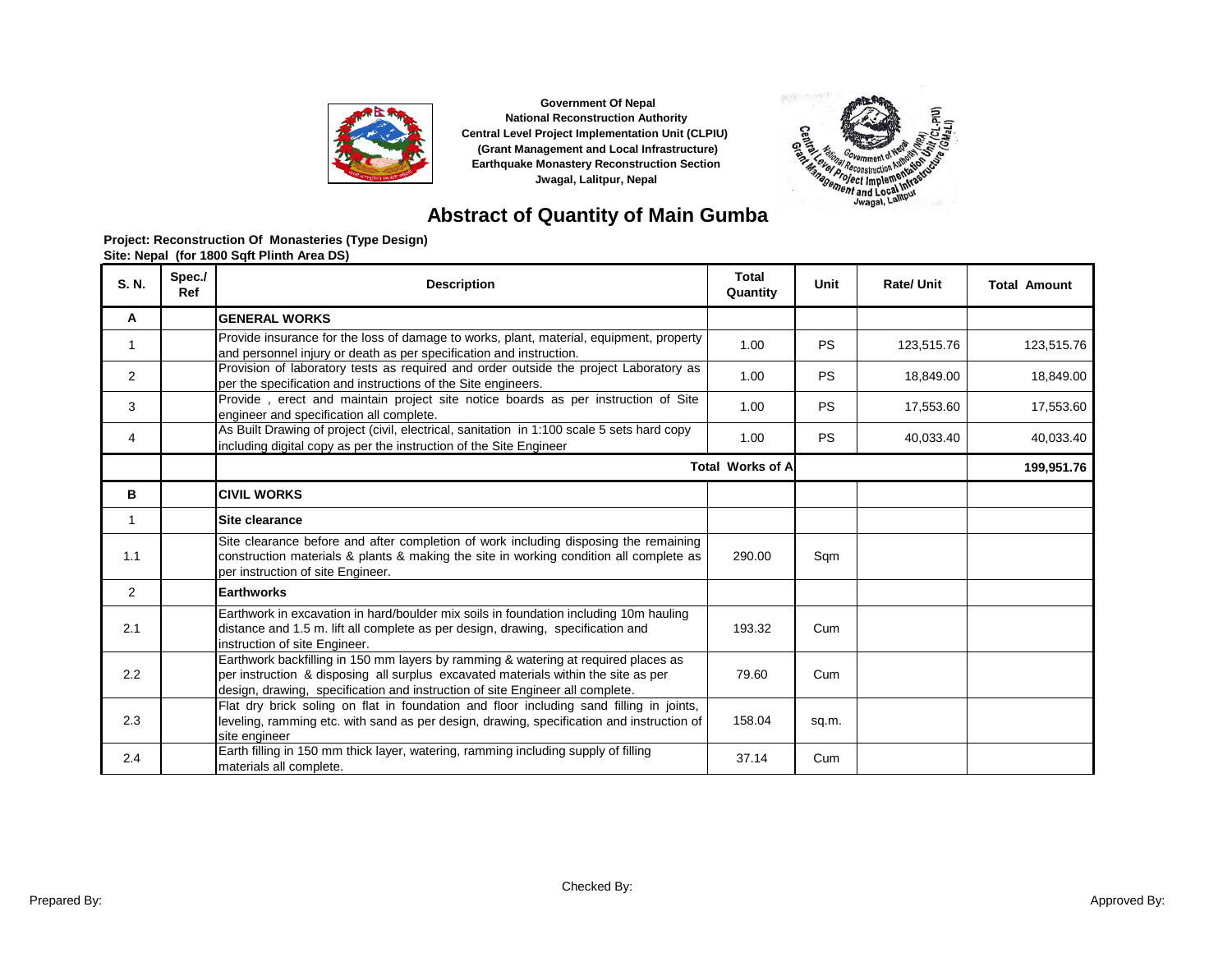



# **Abstract of Quantity of Main Gumba**

| S. N. | Spec./<br>Ref | <b>Description</b>                                                                                                                                                                                                                                      | <b>Total</b><br>Quantity | <b>Unit</b> | <b>Rate/Unit</b> | <b>Total Amount</b> |
|-------|---------------|---------------------------------------------------------------------------------------------------------------------------------------------------------------------------------------------------------------------------------------------------------|--------------------------|-------------|------------------|---------------------|
| 3     |               | <b>PCC Works</b>                                                                                                                                                                                                                                        |                          |             |                  |                     |
| 3.1   |               | Plain cement Concrete (PCC) in 1:2:4 ratio for foundations, flooring and walls with<br>supplying of approved quality of cement and sand and crushed stone aggregate<br>including mixing, laying, curing etc. all complete in approval of site engineer. | 16.04                    | Cum         |                  |                     |
| 4     |               | <b>PCC for RCC Works</b>                                                                                                                                                                                                                                |                          |             |                  |                     |
| 4.1   |               | Plain cement Concrete (PCC) for RCC works (1:1.5:3) for slab/lintels with supplying of<br>approved quality of cement and sand and crushed stone aggregate including mixing,<br>laying, curing etc. all complete in approval of site engineer.           | 121.67                   | Cum         |                  |                     |
| 5     |               | <b>Reinforcement Works</b>                                                                                                                                                                                                                              |                          |             |                  |                     |
| 5.3   |               | Supplying of Tor steel reinforcement bar of fe 415/500 grade including straightening,<br>cleaning, cutting, binding & fixing in position with annealed tying binding wire as per<br>drawing, design & instruction all complete.                         | 17687.03                 | Kg          |                  |                     |
| 6     |               | lForm Works                                                                                                                                                                                                                                             |                          |             |                  |                     |
| 6.1   |               | Formwork, shuttering, centering with approved materials for Foundation works<br>necessary propping, scaffolding, staging, supporting inclusive of wedging and cutting<br>holes for utilization till the support if fully unyielding nett.               | 34.40                    | Sqm         |                  |                     |
| 6.2   |               | Formwork, shuttering, centering with approved materials for column and beam<br>necessary propping, scaffolding, staging, supporting inclusive of wedging and cutting<br>holes for utilization till the support if fully unyielding nett.                | 1021.35                  | Sqm         |                  |                     |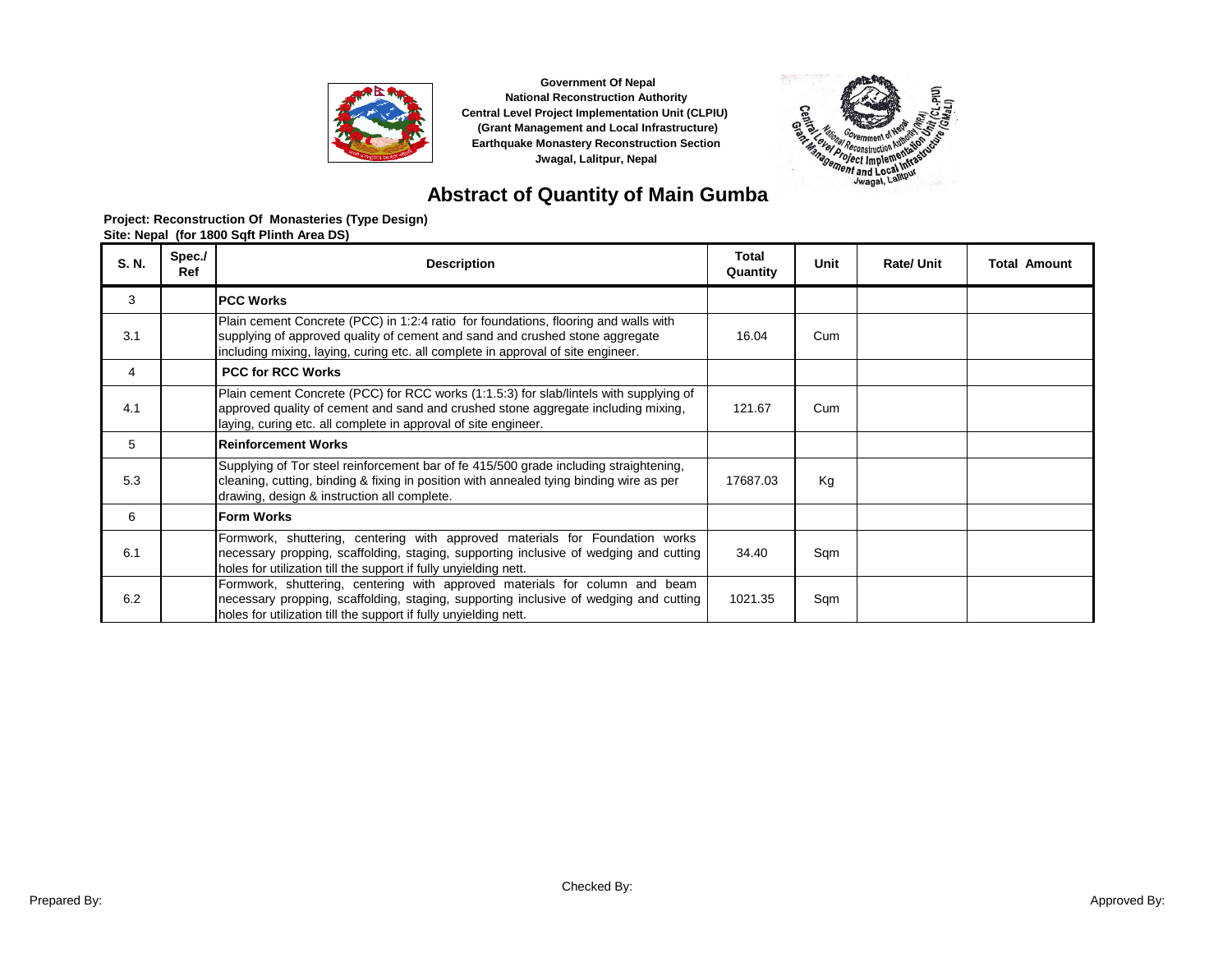



# **Abstract of Quantity of Main Gumba**

| S. N.          | Spec./<br>Ref | <b>Description</b>                                                                                                                                                                                                                                                                                                                                                                                                        | <b>Total</b><br>Quantity | Unit  | <b>Rate/ Unit</b> | <b>Total Amount</b> |
|----------------|---------------|---------------------------------------------------------------------------------------------------------------------------------------------------------------------------------------------------------------------------------------------------------------------------------------------------------------------------------------------------------------------------------------------------------------------------|--------------------------|-------|-------------------|---------------------|
| $\overline{7}$ |               | <b>Stone Masonry Works</b>                                                                                                                                                                                                                                                                                                                                                                                                |                          |       |                   |                     |
| 7.1            |               | Providing and laying Rubble masonry in 1:6 C/S mortar in perfect line level finish<br>including, racking the joints and curing the work for at least 7 days all complete.                                                                                                                                                                                                                                                 | 30.22                    | Cum   |                   |                     |
| 8              |               | <b>Brick Works</b>                                                                                                                                                                                                                                                                                                                                                                                                        |                          |       |                   |                     |
| 8.1            |               | Brickwork in cement sand mortar (1:4) in Superstructure (Ground Floor) with supplying<br>of approved quality first class chimney burnt bricks, in perfect line and level including<br>soaking bricks in water, provision for recesses, openings, toothings, packing the joints<br>and curing the work in all types and thickness of wall as per specification, drawing and<br>instruction of Site Engineer, all complete. | 34.64                    | Cum   |                   |                     |
| 8.2            |               | Brickwork in cement sand mortar (1:4) above Ground Floor level with supplying of<br>approved quality first class chimney burnt bricks, in perfect line and level including<br>soaking bricks in water, provision for recesses, openings, toothings, packing the joints<br>and curing the work in all types and thickness of wall as per specification, drawing and<br>instruction of Site Engineer, all complete.         | 58.72                    | Cum   |                   |                     |
| 9              |               | <b>Plaster Works</b>                                                                                                                                                                                                                                                                                                                                                                                                      |                          |       |                   |                     |
| 9.1            |               | 12.5mm thick cement sand plaster in (1:4) ratio on wall with good finish including<br>supplying of approved quality of cement & sand, racking the joint, Chipping the<br>concrete surface, wetting of surfaces & curing the work all complete including<br>necessary single or multiple stage scaffolding at all heights. as per the design,<br>drawing, specification and instruction of site engineer.                  | 993.23                   | Sq. m |                   |                     |
| 9.2            |               | 12.5mm thick cement sand plaster in (1:3) ratio on ceiling with good finish including<br>supplying of approved quality of cement & sand, chipping the concrete surface, wetting<br>the surfaces & curing the work all complete including necessary single or multiple<br>stage scaffolding at all heights. as per the design, drawing, specification and<br>instruction of site engineer.                                 | 286.33                   | Sq. m |                   |                     |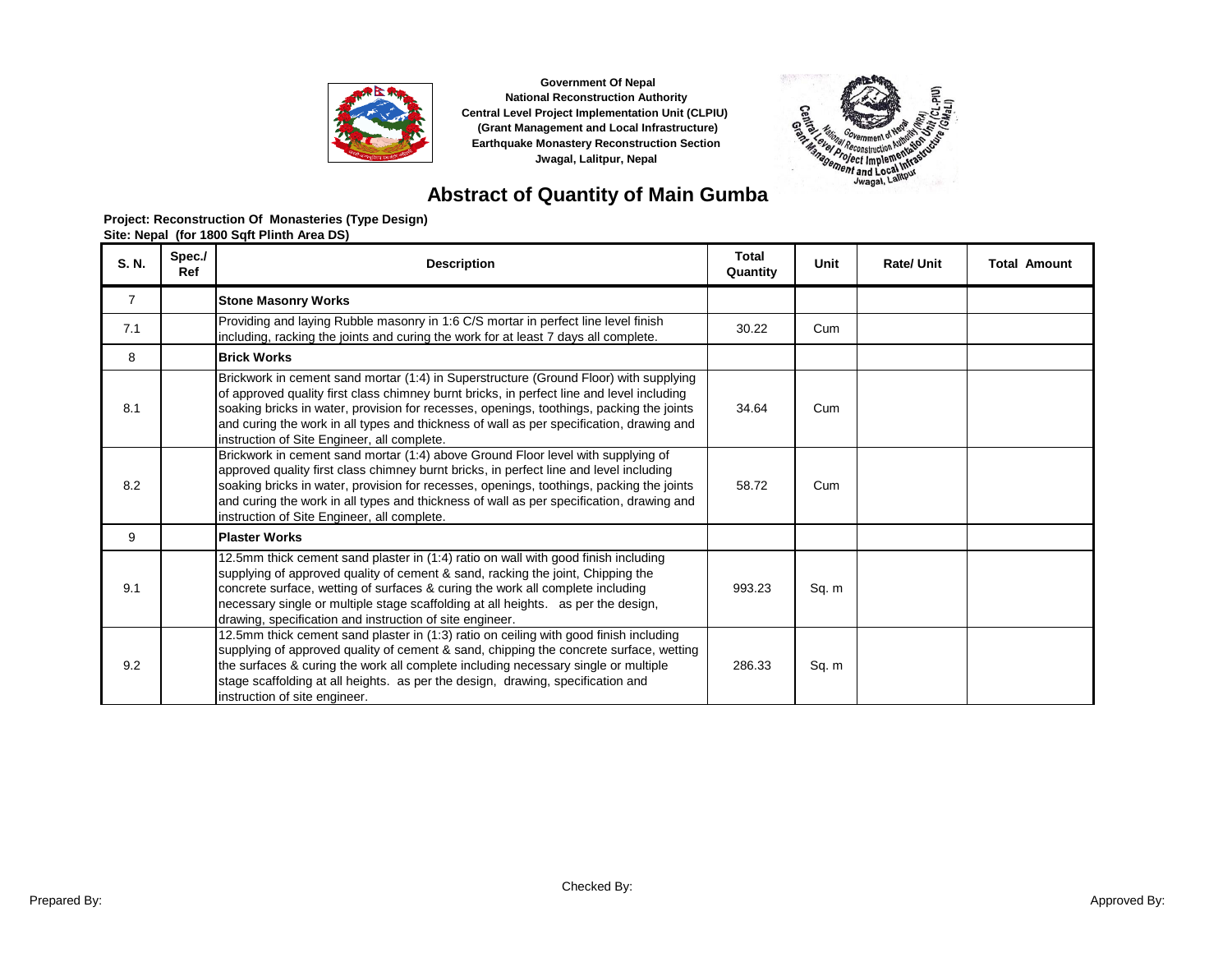



# **Abstract of Quantity of Main Gumba**

| S. N. | Spec./<br>Ref | <b>Description</b>                                                                                                                                                                                                                                                                                                                                                                                                                                                      | <b>Total</b><br>Quantity | Unit  | Rate/ Unit | <b>Total Amount</b> |
|-------|---------------|-------------------------------------------------------------------------------------------------------------------------------------------------------------------------------------------------------------------------------------------------------------------------------------------------------------------------------------------------------------------------------------------------------------------------------------------------------------------------|--------------------------|-------|------------|---------------------|
| 10    |               | <b>Flooring Works</b>                                                                                                                                                                                                                                                                                                                                                                                                                                                   |                          |       |            |                     |
| 10.1  |               | Flat brick soling on flat in foundation and floor including sand filling in joints, leveling,<br>ramming etc. with sand as per design, drawing, specification and instruction of site<br>engineer                                                                                                                                                                                                                                                                       | 163.17                   | sq.m. |            |                     |
| 10.2  |               | 75mm thick P.C.C. (1:2:4) for flooring with supplying of approved quality of cement &<br>sand and crushed stone aggregate including mixing, laying and compacting and curing<br>etc. all complete as per design, drawing, specification and instruction of site Engineer                                                                                                                                                                                                | 163.17                   | Sqm   |            |                     |
| 10.3  |               | Supplying and laying of one layer of 500 gauge Polythene sheet on prepared surface                                                                                                                                                                                                                                                                                                                                                                                      | 149.35                   | Sqm   |            |                     |
| 10.4  |               | 50mm thick (1:2:4) P.C.C. for flooring with approved quality of O.P. cement & sand and<br>crushed stone aggregate including mixing, laying, punning, rubbing in hard surface<br>curing etc all complete.                                                                                                                                                                                                                                                                | 423.68                   | Sqm   |            |                     |
|       |               | <b>Floor Finishing Works</b>                                                                                                                                                                                                                                                                                                                                                                                                                                            |                          |       |            |                     |
| 10.5  |               | Providing and Laying 3 mm thick cement sand punning on floor, skriting, dado etc.,<br>including mixing laying and rubbing with steel trowel to a hard, smooth and shining<br>surface and curing all complete as per specification, drawing and instruction of Site<br>Engineer.                                                                                                                                                                                         | 507.79                   | sq.m. |            |                     |
| 10.6  |               | Providing and laying 8 mm thick glazed/nonglazed ceramic tiles (Spartek, Kajaria, or<br>approved equivalent) of approved shade, size and pattern on Skirting, perapet wall top<br>and floor in perfect line and level on 12.5 mm thick base cement sand mortar (1:4) and<br>jointed with cement slurry mixed with pigment to match the shade of the tile including<br>adhesive chemical all complete as per specification, drawing and instruction of Site<br>Engineer. | 135.99                   | Sq.m  |            |                     |
| 11    |               | Door / Windows                                                                                                                                                                                                                                                                                                                                                                                                                                                          |                          |       |            |                     |
| 11.1  |               | Suppling and fixing Salwood chaukhat frame works for doors & windows as approved<br>by site engineer, the timber shall be matured, seasoned free from wraps. Knots holes<br>and other defects all complete.                                                                                                                                                                                                                                                             | 3.73                     | Cum   |            |                     |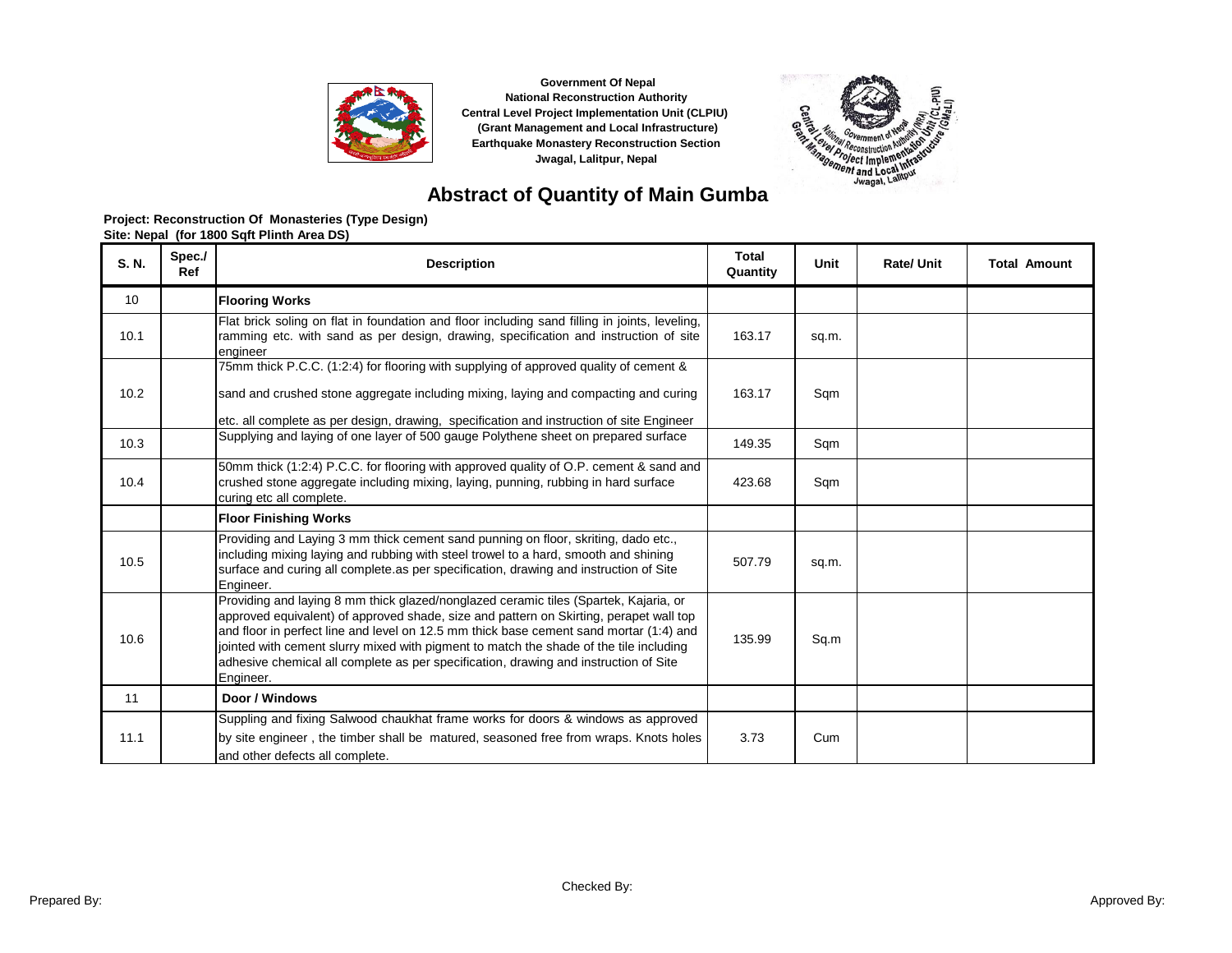



# **Abstract of Quantity of Main Gumba**

| S. N. | Spec./<br>Ref | <b>Description</b>                                                                                                                                                                                                                                                                                                                                                                                                    | <b>Total</b><br>Quantity | Unit  | <b>Rate/ Unit</b> | <b>Total Amount</b> |
|-------|---------------|-----------------------------------------------------------------------------------------------------------------------------------------------------------------------------------------------------------------------------------------------------------------------------------------------------------------------------------------------------------------------------------------------------------------------|--------------------------|-------|-------------------|---------------------|
| 11.2  |               | Making and fitting, fixing sal wood Panelled door shutter with 38 mm thick sal wood<br>frame including all necessary hardware fitting all complete.                                                                                                                                                                                                                                                                   | 20.16                    | Sqm   |                   |                     |
| 11.3  |               | Supply and fixing of Aluminum casement windows of section ((88 x38 x1.1) all<br>complete.as per specification, drawing and instruction of Site Engineer.                                                                                                                                                                                                                                                              | 51.75                    | sq.m. |                   |                     |
| 12    |               | <b>Painting Works</b>                                                                                                                                                                                                                                                                                                                                                                                                 |                          |       |                   |                     |
| 12.1  |               | Providing and Coloring with two coat distemper paint with one coat primer to give<br>uniform coloring after rendering the surface all complete. As per instruction of site<br>Engineer                                                                                                                                                                                                                                | 463.39                   | Sqm   |                   |                     |
| 12.2  |               | Providing and applying two coats of weather proof exterior emulsion paint of approved<br>brand and color on the external facade with one coat of primer including preparation of<br>surface through cleaning as per specification and making good all small holes of nails,<br>open joints and minor defects of every kind after application of primer coat as per<br>specification and instruction of Site Engineer. | 529.84                   | Sq.m. |                   |                     |
| 12.3  |               | 2 coats of ready made enamel paint of approved colour over 1 coats of primer Painting<br>over properly sanded wooden surface all complete for door                                                                                                                                                                                                                                                                    | 59.48                    | Sqm   |                   |                     |
| 13    |               | <b>Railing Works</b>                                                                                                                                                                                                                                                                                                                                                                                                  |                          |       |                   |                     |
| 13.1  |               | Making and fitting fixing of stainless steel pipe railing with 38mm.dia.stainless steel<br>pipe handrail 2 row 25mm.dia.stainless steel pipe in between handrail and floor and<br>38mm.dia.stainless steel pipe for vertical post @ 2m. c/c including welding, cutt all<br>complete.as per specification, drawing and instruction of Site Engineer.                                                                   | 18.53                    | Sq.m. |                   |                     |
| 14    |               | <b>Roofing Works</b>                                                                                                                                                                                                                                                                                                                                                                                                  |                          |       |                   |                     |
| 14.1  |               | Fabrication and fixing of I.S. or B.S. Standard iron section with one coat primer<br>painting all complete                                                                                                                                                                                                                                                                                                            | 334.45                   | kg    |                   |                     |
| 14.2  |               | Supplying of 0.50mm color CGI sheet roofing including fixing in proper shape & size<br>with all necessary rails, screws, bolts & nuts washers, J & L hocks etc. as per drawing<br>& instruction all complete.                                                                                                                                                                                                         | 53.94                    | Sq.m  |                   |                     |
| 14.3  |               | Supplying of 0.50mm Color GI plain sheet for gutter on roofing including fixing in proper<br>shape & size with all necessary rails, screws, bolts & nuts washers, J & L hocks etc. as<br>per drawing & instruction all complete.                                                                                                                                                                                      | 39.70                    | R.m   |                   |                     |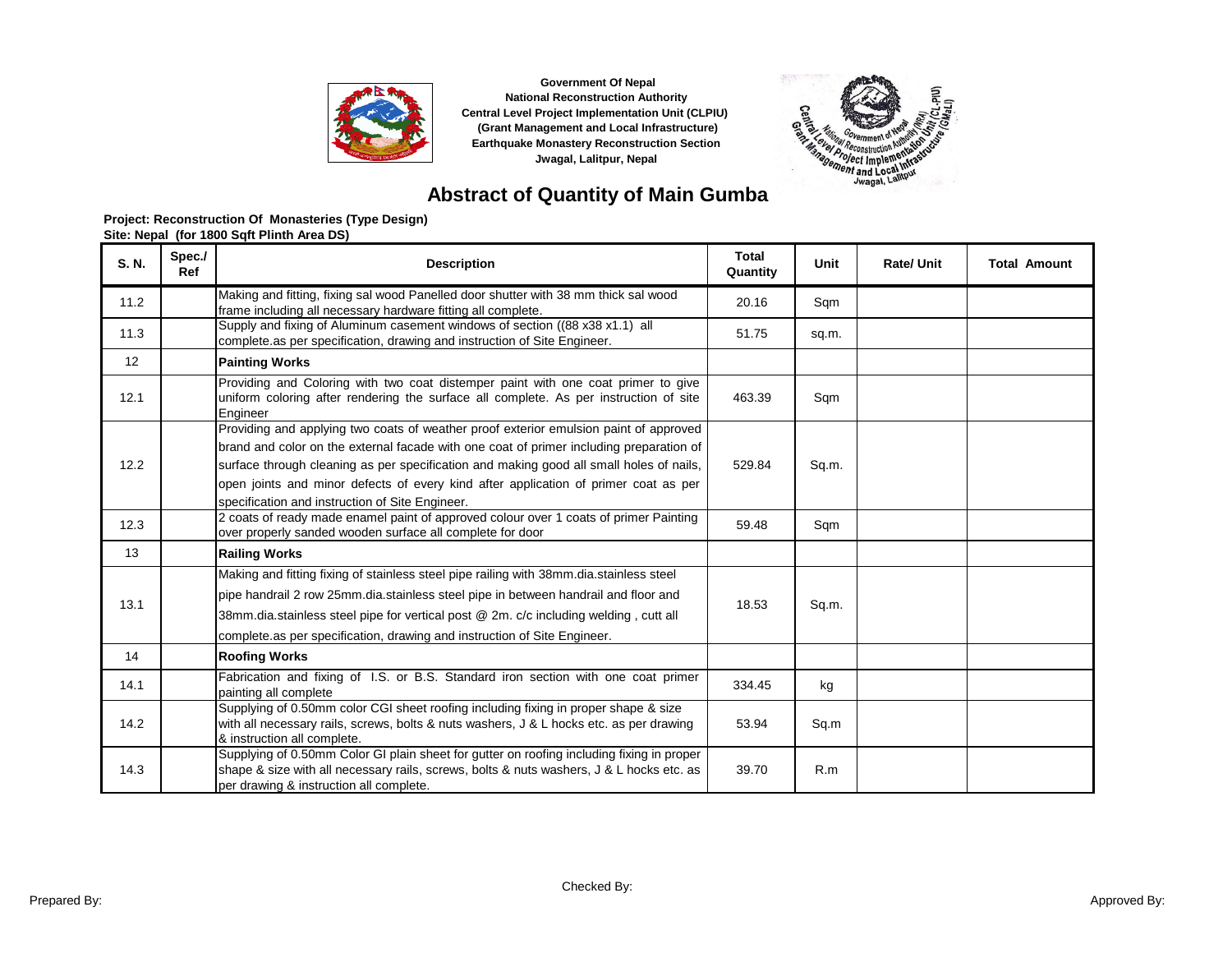



# **Abstract of Quantity of Main Gumba**

| S. N. | Spec./<br>Ref | <b>Description</b>                                                                                                                                                                                                                                                                                                                                                                                                                                                                      | Total<br>Quantity       | Unit  | <b>Rate/Unit</b> | <b>Total Amount</b> |
|-------|---------------|-----------------------------------------------------------------------------------------------------------------------------------------------------------------------------------------------------------------------------------------------------------------------------------------------------------------------------------------------------------------------------------------------------------------------------------------------------------------------------------------|-------------------------|-------|------------------|---------------------|
| 14.4  |               | Supplying of 0.50mm color GI plain sheet for ridge cover on roofing including fixing in<br>proper shape & size with all necessary rails, screws, bolts & nuts washers, J & L hocks<br>etc. as per drawing & instruction all complete.                                                                                                                                                                                                                                                   | 20.30                   | Sq.m. |                  |                     |
|       |               |                                                                                                                                                                                                                                                                                                                                                                                                                                                                                         | <b>Total Works of B</b> |       |                  |                     |
| C     |               | <b>ELECTRICAL WORKS</b>                                                                                                                                                                                                                                                                                                                                                                                                                                                                 |                         |       |                  |                     |
|       |               | <b>IDISTRIBUTION BOARDS</b>                                                                                                                                                                                                                                                                                                                                                                                                                                                             |                         |       |                  |                     |
| 1.1   |               | DISTRIBUTION BOARDS (Breaker make Schneider, L& T or Equivalent)<br>Supply, installation, testing and commissioning of factory<br>fabricated and factory assembled, sheet steel clad powder coated, wall/recess<br>mounting dust and vermin proof double door vertical type Distribution Boards<br>fabricated from 16 guage sheet.<br>20 Ways SPN DB for Ground Floor<br>Incoming<br>1 No 32 A P MCB 10 kA<br>1 No. 25 A DP MCB<br>Outgoings<br>14 No 6/16 A SP MCB<br>Invertor Back Up | 1.00                    | Set   |                  |                     |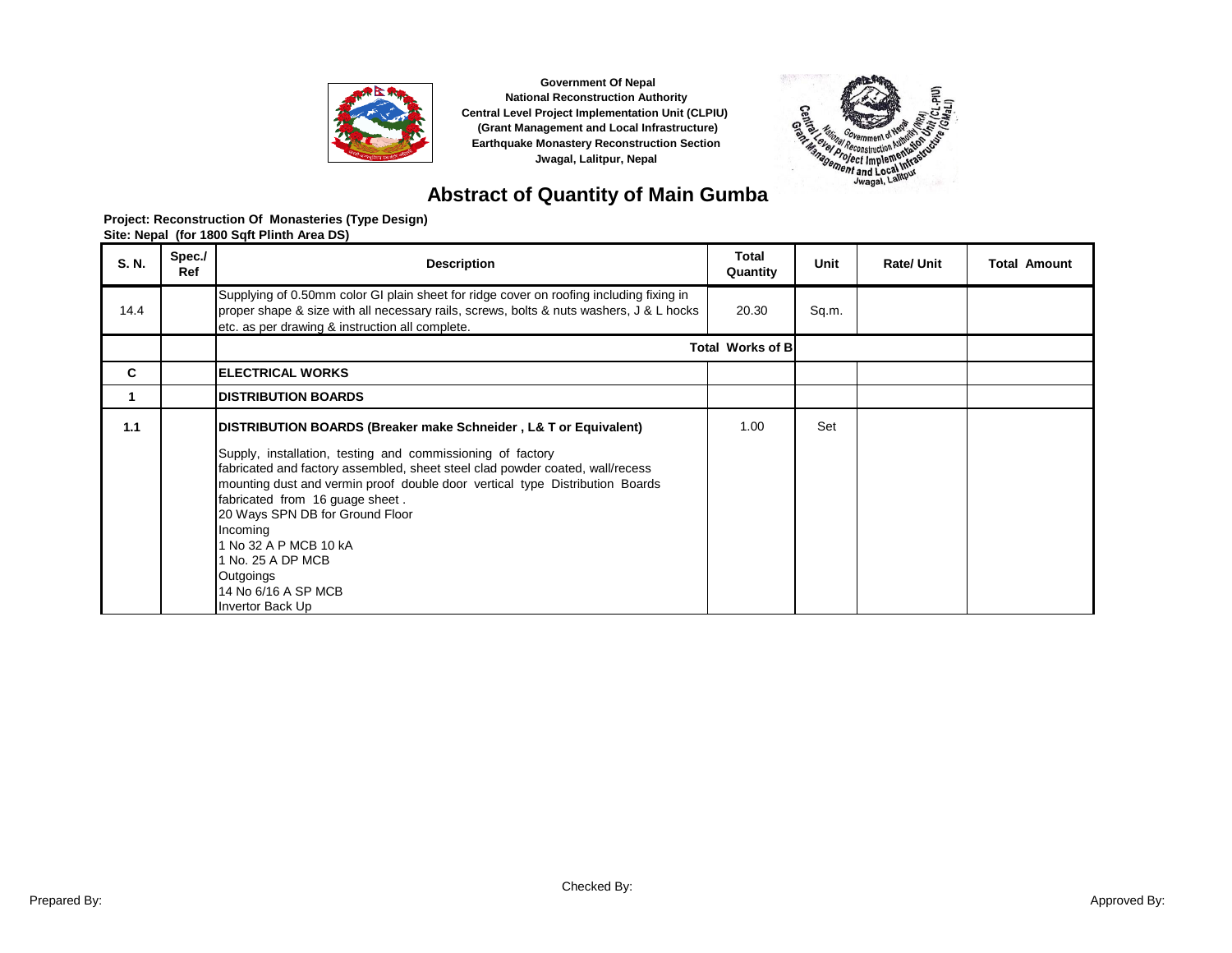



# **Abstract of Quantity of Main Gumba**

| S. N.        | Spec./<br>Ref | <b>Description</b>                                                                                                                                                                                                                                                                                                                                                                                                                                                                                                                             | Total<br>Quantity | Unit | Rate/ Unit | <b>Total Amount</b> |
|--------------|---------------|------------------------------------------------------------------------------------------------------------------------------------------------------------------------------------------------------------------------------------------------------------------------------------------------------------------------------------------------------------------------------------------------------------------------------------------------------------------------------------------------------------------------------------------------|-------------------|------|------------|---------------------|
| 1.2          |               | 14 Ways SPN DB for 1st Floor                                                                                                                                                                                                                                                                                                                                                                                                                                                                                                                   | 1.00              | Set  |            |                     |
|              |               | Incoming<br>1 No 25 A 2P MCB 15 kA                                                                                                                                                                                                                                                                                                                                                                                                                                                                                                             |                   |      |            |                     |
|              |               | Outgoings                                                                                                                                                                                                                                                                                                                                                                                                                                                                                                                                      |                   |      |            |                     |
|              |               | 9 No 6/16 A SP MCB                                                                                                                                                                                                                                                                                                                                                                                                                                                                                                                             |                   |      |            |                     |
|              |               | Invertor Back Up<br>Incoming                                                                                                                                                                                                                                                                                                                                                                                                                                                                                                                   |                   |      |            |                     |
|              |               | 1 No 16 A 2P MCB 10 kA                                                                                                                                                                                                                                                                                                                                                                                                                                                                                                                         |                   |      |            |                     |
|              |               | Outgoings                                                                                                                                                                                                                                                                                                                                                                                                                                                                                                                                      |                   |      |            |                     |
|              |               | 3 No 6 A SP MCB                                                                                                                                                                                                                                                                                                                                                                                                                                                                                                                                |                   |      |            |                     |
|              |               |                                                                                                                                                                                                                                                                                                                                                                                                                                                                                                                                                |                   |      |            |                     |
| $\mathbf{2}$ |               | <b>Power Cables, End Termination, Raceways</b>                                                                                                                                                                                                                                                                                                                                                                                                                                                                                                 |                   |      |            |                     |
|              |               | Power Cables (Pioneer, Mahalaxmi, Trishakti make)<br>Supply unloading, storing, handling, laying, testing &<br>commissioning of the 1100 Volts PVC/XLPE insulated PVC sheathed/ XLPE cable in<br>indoor trenches/ Indoor & outdoor cables tray/ cable rack/ clamps iron supports<br>including suitable size of PVC conduits with required accessories as per specifications,<br>inclusive of all clamps/saddles/screws/cables identification tages (made of GSS)<br>sheets) etc. as required, but exclusive of supply & fixing of cable trays. | 25.00             | rm   |            |                     |
| 2.1          |               | 3 core6 sq.mm PVC insulated copper unarmoured Cable for DB main.                                                                                                                                                                                                                                                                                                                                                                                                                                                                               |                   |      |            |                     |
|              |               |                                                                                                                                                                                                                                                                                                                                                                                                                                                                                                                                                |                   |      |            |                     |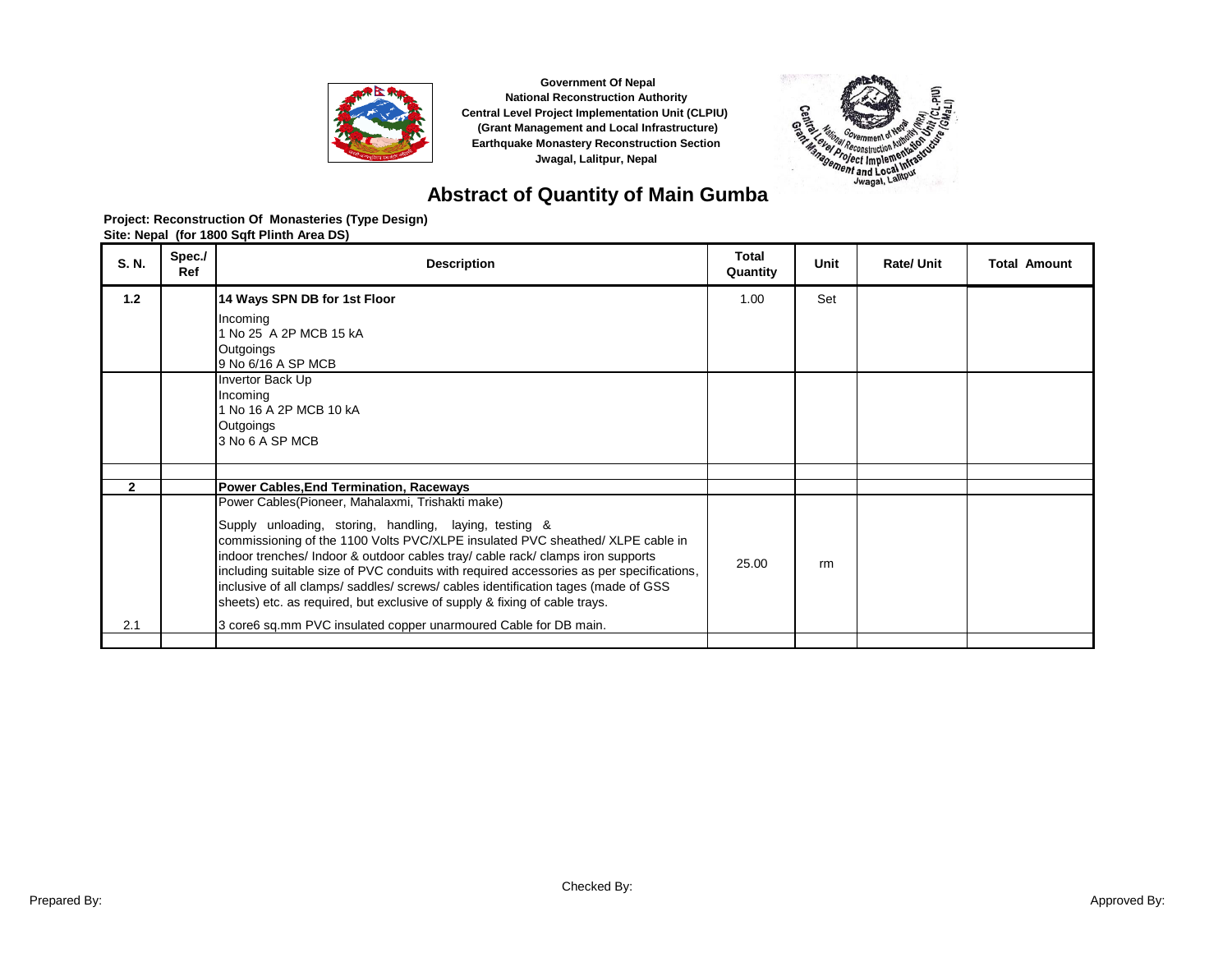



# **Abstract of Quantity of Main Gumba**

| S. N. | Spec./<br>Ref | <b>Description</b>                                                                                                                                                                | <b>Total</b><br>Quantity | Unit   | Rate/ Unit | <b>Total Amount</b> |
|-------|---------------|-----------------------------------------------------------------------------------------------------------------------------------------------------------------------------------|--------------------------|--------|------------|---------------------|
| 3     |               | Point Wiring( Switch socket make: Schneider or equivalent, Wire make: Pioneer,                                                                                                    | 26.00                    | points |            |                     |
| 3.1   |               | Mahalaxmi. Trishakti make)                                                                                                                                                        |                          |        |            |                     |
|       |               | 6/16 A twin Power point wiring<br>Supplying, wiring, testing and commissioning and putting into                                                                                   |                          |        |            |                     |
|       |               | operation for 6/16 A and 13 A power point using 2 x 4 sq mm                                                                                                                       |                          |        |            |                     |
|       |               | + 1 x 2.5 Sq mm stranded copper conductor, 1100 volts grade, PVC insulated wires                                                                                                  |                          |        |            |                     |
|       |               | drawn through HDP conduit, cable sleeve/support but including specified dia pipes                                                                                                 |                          |        |            |                     |
|       |               | concealed in wall and floor/false ceiling including all fixing and connecting materials.                                                                                          |                          |        |            |                     |
|       |               | The rate for point wiring shall include the circuit wiring from deginated Distribution                                                                                            |                          |        |            |                     |
|       |               | Board (DB) up to the first power point then the looping between sockets. The cost<br>shall be including modular formation twin switch sockets and their flushing GI box,          |                          |        |            |                     |
|       |               | cutting and filling chases for recessed pipes as deemed as per drawing and lay out                                                                                                |                          |        |            |                     |
|       |               | plan all complete.(Average Length=12 m)                                                                                                                                           |                          |        |            |                     |
| 3.2   |               | <b>Light point Wiring</b>                                                                                                                                                         | 45.00                    | points |            |                     |
|       |               | Supplying, wiring, testing and commissioning and putting into                                                                                                                     |                          |        |            |                     |
|       |               | operation for one way and two way light point wiring using $2 \times 2.5$ sq mm + 1 x1.5 Sq                                                                                       |                          |        |            |                     |
|       |               | mm stranded copper conductor, 1100 volts grade, PVC insulated wires drawn through                                                                                                 |                          |        |            |                     |
|       |               | HDP conduit, cable sleeve/support but including specified dia pipes concealed in wall<br>and floor including all fixing and connecting materials. The rate for point wiring shall |                          |        |            |                     |
|       |               | include the circuit wiring from deginated Distribution Board (DB) up to the first power                                                                                           |                          |        |            |                     |
|       |               | point then the looping between sockets. The cost shall be including modular                                                                                                       |                          |        |            |                     |
|       |               | formation switch, and their flushing GI box and GI fish wire, cutting and filling chases                                                                                          |                          |        |            |                     |
|       |               | for recessed pipes as deemed as per drawing and lay out plan all complete. (Average                                                                                               |                          |        |            |                     |
|       |               | Length 8 m)                                                                                                                                                                       |                          |        |            |                     |
| 3.3   |               | 1 Ton Single Split AC/Water heater Point Wiring<br>Supplying, wiring, testing and commissioning and putting into                                                                  | 6.00                     | points |            |                     |
|       |               | operation of 1/Ton single AC /WH Point wiring as a desiginated circut from specified                                                                                              |                          |        |            |                     |
|       |               | AC DB with $2 \times 4 + 1 \times 2.5$ sqmm multi stranded PVC insulated copper cable in cluding                                                                                  |                          |        |            |                     |
|       |               | 20 mm dia HDP conduit. The cost shall be including modular formation industrial                                                                                                   |                          |        |            |                     |
|       |               | socket sockets/top and their flushing GI box but including GI fish wire, cutting and                                                                                              |                          |        |            |                     |
|       |               | filling chases for recessed pipes as deemed as per drawing and lay out plan all                                                                                                   |                          |        |            |                     |
|       |               | complete.                                                                                                                                                                         |                          |        |            |                     |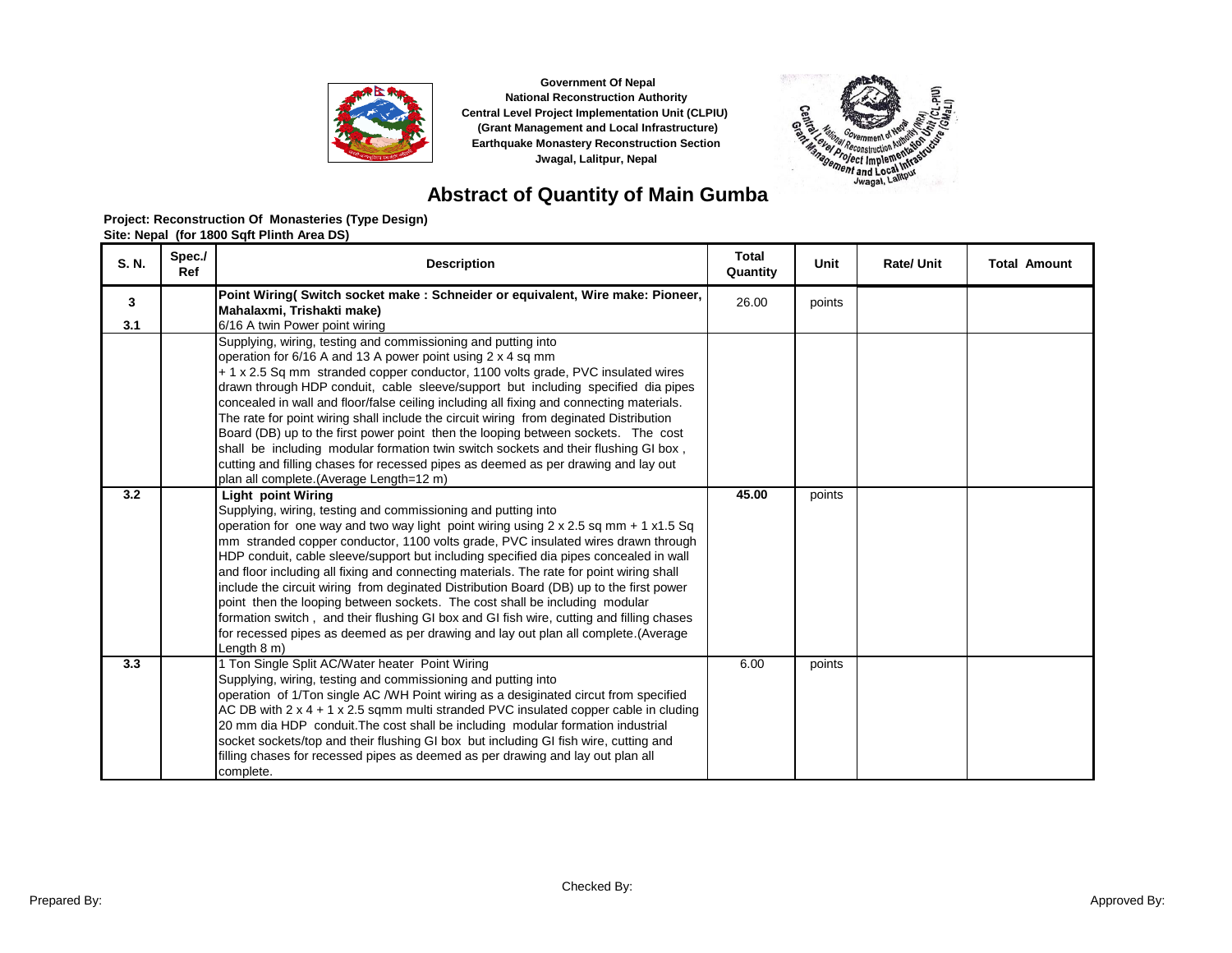



# **Abstract of Quantity of Main Gumba**

| S. N. | Spec./<br>Ref | <b>Description</b>                                                                                                                                                              | <b>Total</b><br>Quantity | Unit       | <b>Rate/Unit</b> | <b>Total Amount</b> |
|-------|---------------|---------------------------------------------------------------------------------------------------------------------------------------------------------------------------------|--------------------------|------------|------------------|---------------------|
| 4     |               | <b>Light Fixtures/Luminaires &amp; Accessories</b>                                                                                                                              |                          |            |                  |                     |
|       |               | Supply, storing, assembling, installation, testing and                                                                                                                          |                          |            |                  |                     |
|       |               | commissioning of wall/ceiling, surface/recessed, suspended types LED lighting fixtures<br>including LED Driver all fixing and connecting materials all complete. (Make - Wipro, |                          |            |                  |                     |
|       |               | Philips)                                                                                                                                                                        |                          |            |                  |                     |
|       |               | W<br><b>CIRCULAR</b><br>LED.<br>Dome Light<br>having                                                                                                                            |                          |            |                  |                     |
| 4.1   |               | CRI>80, Efficiency>85%, Temperature Range 3000-4000K and die-cast aluminium                                                                                                     | 29.00                    | <b>Nos</b> |                  |                     |
|       |               | housing with white powder coated finish.                                                                                                                                        |                          |            |                  |                     |
| 4.2   |               | 15 watt LED wall decorative Light complete set                                                                                                                                  | 16.00                    | <b>Nos</b> |                  |                     |
| 4.3   |               | Supply and Install 42" Ceiling Fan                                                                                                                                              | 6.00                     |            |                  |                     |
|       |               |                                                                                                                                                                                 |                          |            |                  |                     |
| 5     |               | <b>Earthing system</b>                                                                                                                                                          |                          |            |                  |                     |
|       |               | <b>EARTHING SYSTEMS</b>                                                                                                                                                         |                          |            |                  |                     |
|       |               | Supply, installation, testing and commissioning of following                                                                                                                    |                          |            |                  |                     |
|       |               | types of Maintenance Free compound earthing stations by means of 2 meter long, 50                                                                                               |                          |            |                  |                     |
|       |               | mm dia intergrated with 100x32x6 mm terminals filled with earth enhancing                                                                                                       |                          |            |                  |                     |
|       |               | coumpound in required quantity all complete with 300 x300 x450 mm masonry                                                                                                       |                          |            |                  |                     |
|       |               | enclosure with pre cast cover. All earthing arrangements must comply with                                                                                                       |                          |            |                  |                     |
|       |               | IS-3043. The resistivity should be below 3 ohm.                                                                                                                                 |                          |            |                  |                     |
| 5.1   |               | Copper electrode.                                                                                                                                                               | 1.00                     | <b>No</b>  |                  |                     |
|       |               |                                                                                                                                                                                 | Total Works of C         |            |                  |                     |